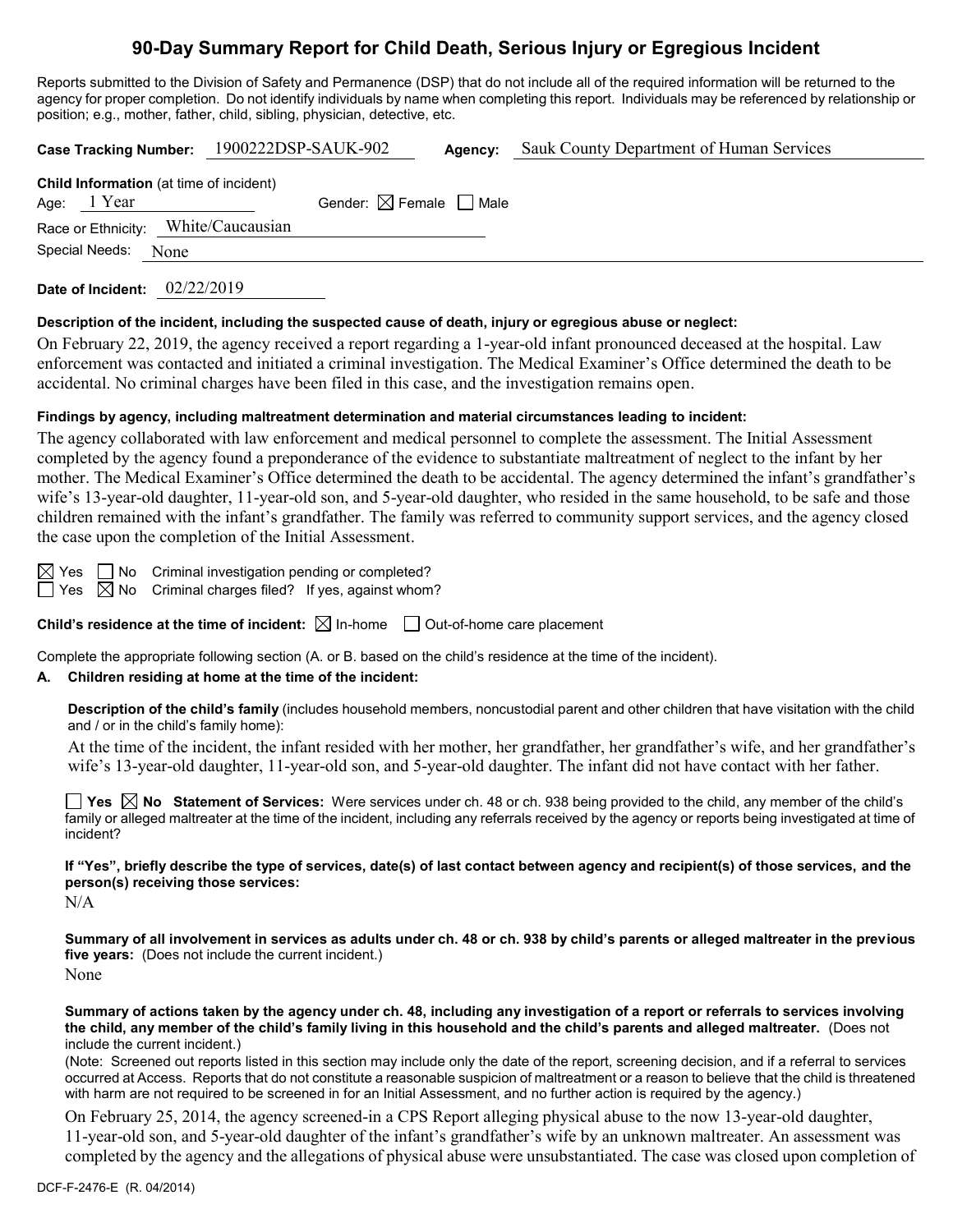the Initial Assessment.

On February 23, 2018, the agency screened-out a Services Report.

On October 21, 2017, the agency screened-out a CPS Report.

On September 17, 2017, the agency screened-out a CPS Report.

On April 12, 2017, the agency screened-out a CPS Report.

On October 17, 2016, the agency screened-out a CPS Report.

On August 9, 2017, the agency screened-out a Services Report.

On March 1, 2016, the agency screened-out a Services Report.

On December 1, 2014, the agency screened-out a Services Report.

On July 1, 2013, the agency screened-out a CPS Report.

#### **Summary of any investigation involving the child, any member of the child's family and alleged maltreater conducted under ch. 48 and any services provided to the child and child's family since the date of the incident:**

The agency collaborated with law enforcement and medical personnel to complete the assessment. The Initial Assessment completed by the agency found a preponderance of the evidence to substantiate maltreatment of neglect to the infant by her mother. The Medical Examiner's Office determined the death to be accidental. The agency determined the infant's grandfather's wife's 13-year-old daughter, 11-year-old son, and 5-year-old daughter, who resided in the same household, to be safe and those children remained with the infant's grandfather. The family was referred to community support services, and the agency closed the case upon the completion of the Initial Assessment.

## **B. Children residing in out-of-home care (OHC) placement at time of incident:**

**Description of the OHC placement and basis for decision to place child there:** N/A

**Description of all other persons residing in the OHC placement home:**

N/A

**Licensing history:** Including type of license, duration of license, summary of any violations by licensee or an employee of licensee or other actions that constitute a substantial failure to protect and promote the welfare of the child. N/A

| Summary of any actions taken by agency in response to the incident: (Check all that apply.) |  |
|---------------------------------------------------------------------------------------------|--|
|---------------------------------------------------------------------------------------------|--|

| Screening of Access report                           | Attempted or successful reunification             |
|------------------------------------------------------|---------------------------------------------------|
| Protective plan implemented                          | Referral to services                              |
| Initial assessment conducted                         | Transportation assistance                         |
| Safety plan implemented                              | Collaboration with law enforcement                |
| Temporary physical custody of child                  | Collaboration with medical professionals          |
| Petitioned for court order / CHIPS (child in need of | Supervised visitation                             |
| protection or services)                              | Case remains open for services                    |
| Placement into foster home                           | Case closed by agency                             |
| <b>Placement with relatives</b>                      | Initiated efforts to address or enhance community |
| Ongoing Services case management                     | collaboration on CA/N cases                       |
|                                                      | Other (describe):                                 |

## **FOR DSP COMPLETION IF RECORD OR ON-SITE REVIEW WAS UNDERTAKEN:**